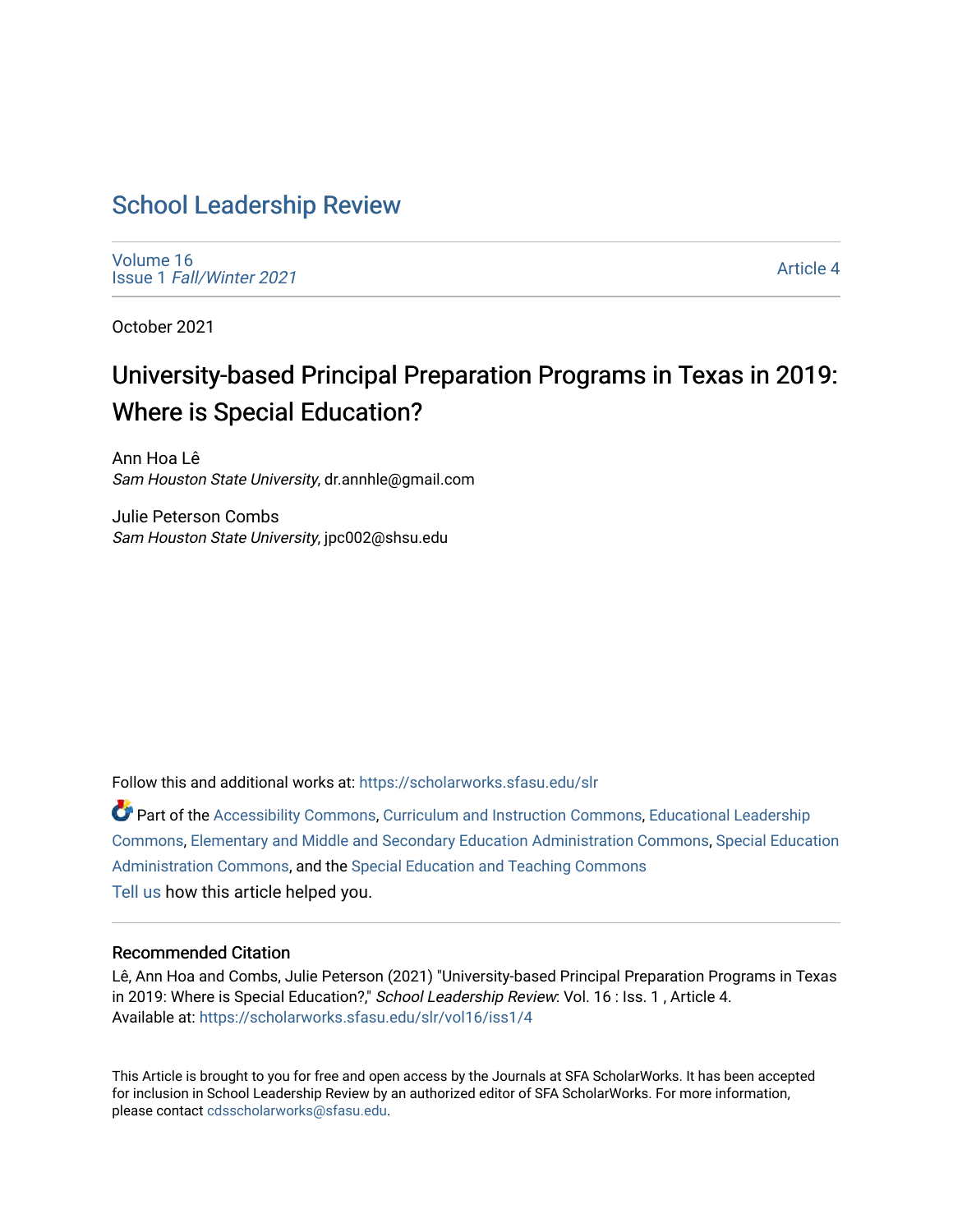## University-based Principal Preparation Programs in Texas in 2019: Where is Special Education?

## Cover Page Footnote

Dr. Ann H. Lê is a published author in a variety of educational journals and textbook chapters, as well as a guest speaker at statewide conferences, university forums, and educational radio shows. She currently serves as the Behavioral & Mental Health Program Specialist at Tomball ISD, an External Evaluator for teacher candidates in Texas, and a consultant to Texas-wide school districts in the special education assessment of Vietnamese students. Julie Peterson Combs is a professor in the Educational Leadership department at Sam Houston State University. She currently serves as the director of the doctoral program in educational leadership where she teaches Academic Writing and Research Methods. In addition to maintaining an active research agenda, she has co-authored The Trust Factor (Routledge) and Foundations of Academic Writing (ICPEL Publications).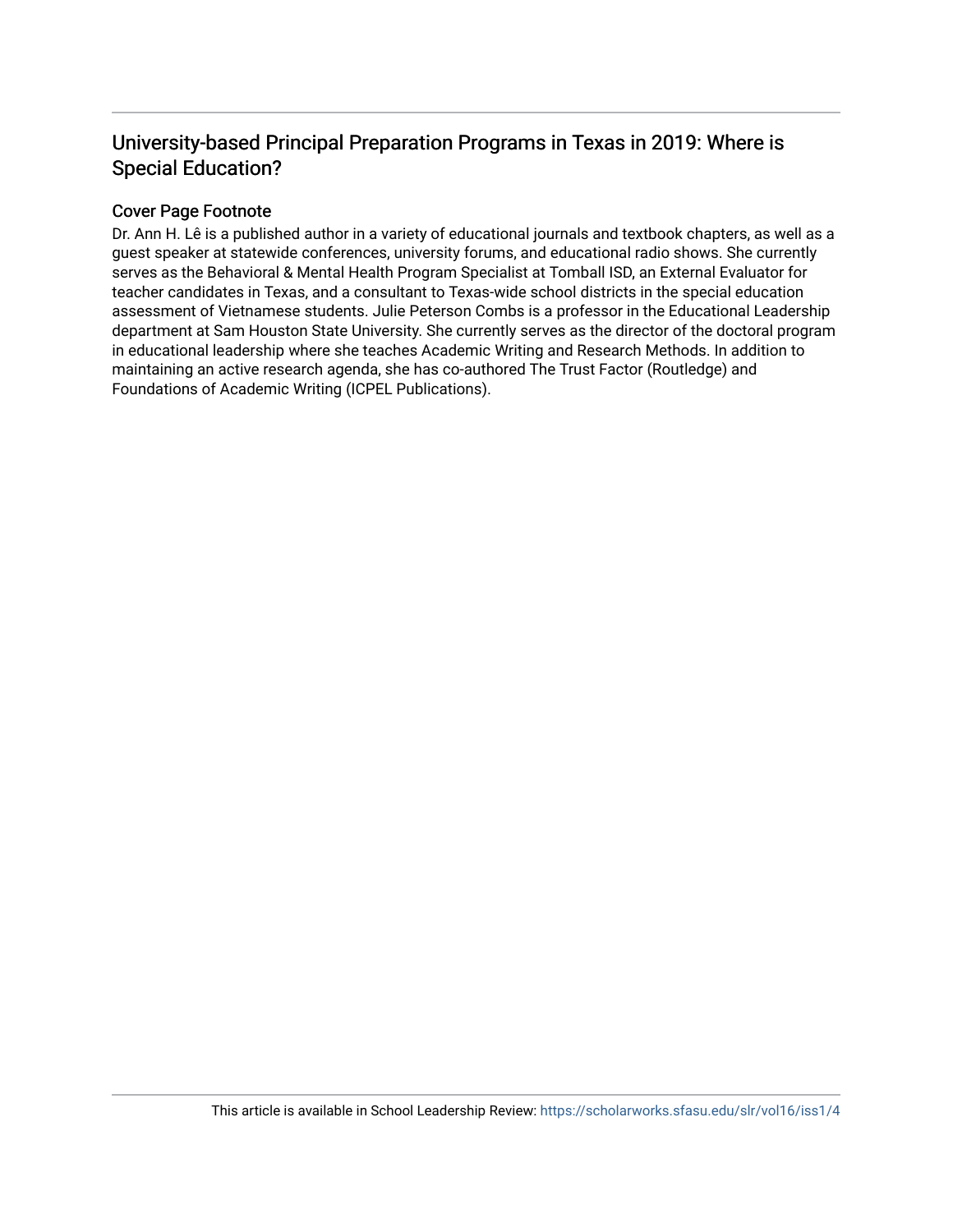#### **University-based Principal Preparation Programs in Texas in 2019: Where is Special Education?**

The school principal serves a vital role in leading and instituting change in education. Besides the classroom teacher, the principal has an essential role in influencing student achievement (The Wallace Foundation, 2013). In a recent synthesis of 20 years of literature, Grissom et al. (2021) concluded that replacing an ineffective principal with an effective one would result in students gaining an additional two to three months of learning in one school year. Furthermore, these effects "would be larger than more than two-thirds of educational interventions" used in schools (Grissom et al., 2021, p. xiii). Principal quality matters for all students, and "it is rare to find an exemplary school with a poor leader" (McCarthy, 2015, p. 416). As such, the principal's responsibility to effectively provide instructional leadership to students in special education (SPED) programs has become progressively critical (Frost & Kersten, 2011).

Public schools are held accountable in educating students with disabilities and safeguarding those students in access to the general education curriculum (Brandes et al., 2012). School principals are charged in leading collaborative and instructional decisions for all educators and students including students with disabilities. For these students, most decisions are determined through the Individual Education Program (IEP) meetings, which are conducted at least once a year. Principals who lack foundational knowledge in SPED programming and instructional practices are situated in a problematic position of decision-making in these meetings, and these leaders may not be equipped to handle these situations (Sumbera et al., 2014).

Some researchers have addressed the problem of principals' lack of knowledge concerning SPED programming. Christensen et al. (2013) concluded that most principal training programs in the United States focus very little on preparing aspiring instructional leaders to lead programs for students with disabilities. Several researchers have noted that principals who are not provided with adequate preparation or training in SPED programming and law struggle in ensuring quality programming and instructional practices for students with disabilities (e.g., Davidson & Algozzine, 2002; Lasky & Karge, 2006; Militello et al., 2009). Angelle and Bilton (2009) studied SPED and principal preparation and noted that even with internships, principal candidates reported they were ill-prepared to take on a leadership role in SPED. This discovery is "troubling given the emphasis administrator preparation programs place on the internship to provide real-world, hands-on experience" to prepare these leaders for their future roles (Angelle & Bilton, 2009, p. 7). Therefore, these instructional leaders may begin their new leadership roles with gaps in knowledge and preparation for serving students with disabilities.

Although principals' lack of knowledge can impact SPED programming, other researchers have highlighted the positive impact a principal can make with students with disabilities. Researchers have noted highly effective principals can improve the accomplishments of all students in a single school year by at least two to seven months of learning (Branch et al., 2013; Grissom et al., 2021). Principals impact student achievement through their supervision of teachers and retention of teachers, which have been linked with both the enhancement and decline in the quality of instruction (Branch et al., 2013). Teacher turnover has been reported to be higher in classes where the teachers are least successful, indicating that improving teacher effectiveness is an essential avenue by which principals can increase educational quality (Branch et al., 2013). Given that students with disabilities need to overcome the barriers related to their identified disabilities, the leadership of school principals becomes even more crucial.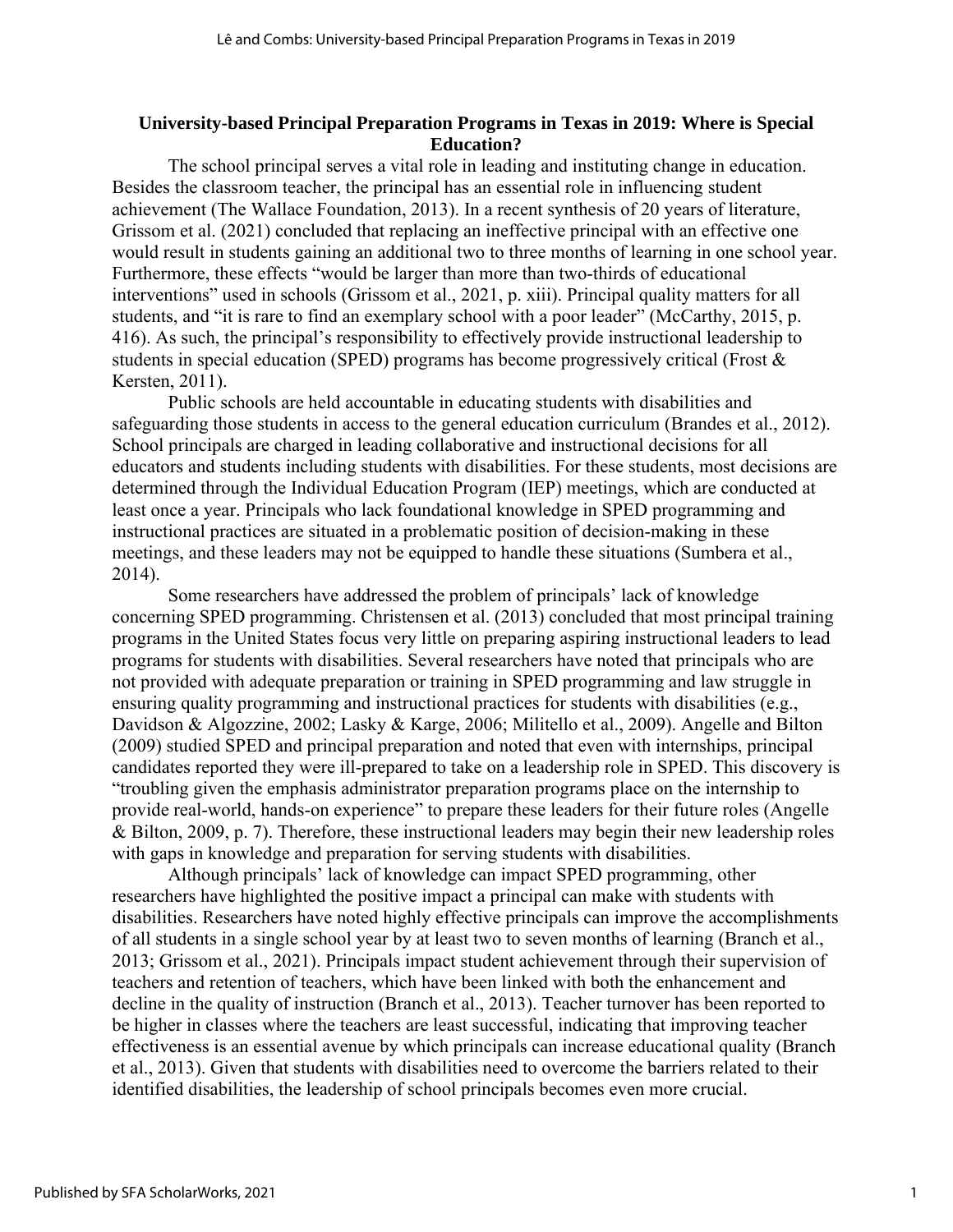Researchers documented principals who showed administrative support for SPED (e.g., provided high-quality professional development for teachers, concentrated on instructional difficulties) had improved outcomes for students with disabilities (Benz et al., 2000; Gersten et al., 2001).

A few researchers have examined principal preparation programs to understand the development of aspiring leaders regarding inclusive practices and SPED programming (Acker-Hocevar et al., 2009; Lyons, 2016). In one recent study in south Texas, researchers examined the responses of 84 principals of Hispanic-majority schools to determine the leaders' perceptions of their preparation in SPED (Roberts & Guerra, 2017). These practicing principals wanted more instruction in SPED laws; strategies to help students with disorderly behaviors; and assistance with facilitation of Individual Education Program (IEP) meetings. Roberts and Guerra (2017) concluded that "the perfect response to this dilemma [lack of SPED preparation] would be a course specifically designed as a Special Education Leadership course" (p. 13).

Though literature on principal leadership is available, fewer studies were found that focused on the level of preparedness these educational leaders have specifically with SPED services and support (e.g., Christensen et al., 2013; Roberts & Guerra, 2017). Consequently, an examination of principal preparation programs and their SPED components is necessary at a time when standards have been revised and new certification exams have been constructed in Texas. Professors of educational leadership and dean in colleges of education need updated information about principal programs as these individuals can change preparation programs and influence state policy. As such, we reasoned that a review of the coursework required for a principal certification can aid in the understanding of the foundational knowledge and training for SPED provided to aspiring school principals. The purpose of this study was to explore the presence of SPED topics provided by principal preparation programs in the state of Texas in 2019.

## **Conceptual Framework of the Study**

The framework used for this study was the state policy for the preparation and certification of school leaders in Texas. To obtain a principal certificate in Texas, candidates must (a) hold a master's degree, (b) have a teaching certificate, (c) have two years of teaching experience, (d) successfully complete an *approved principal educator preparation program*, and (e) successfully complete the required exams (Texas Education Agency, 2020). Regarding the approved principal educator preparation program, the Texas Education Agency and the State Board for Educator Certification approves and accredits providers to offer programs for credentialing. In Texas, approved education preparation providers (EPPs), such as regional service centers, four-year universities, school districts, and private/for-profit organizations, can offer programs to earn principal certificates. According to the Texas Administrative Code, each approved provider must offer a minimum of 160 clock-hours of practicum and an additional 200 clock-hours of training directly aligned to the educator standards (Preparation Program Coursework and/or Training, 2020).

The agency redesigned Texas' principal certification standards in 2014 and corresponding certification examinations in 2019, changing the name of the former certificate to Principal as an Instructional Leader and requiring preparation programs to pass through another accreditation process (Texas Education Agency, 2020). The redesigned certificate focuses on a principal's role as an instructional leader and reflects some of the skills necessary to impact student achievement. According to these standards, principal programs in Texas must adhere to the five principal standards, as shown in Table 1 (Texas Education Agency, 2021).

#### **Table 1**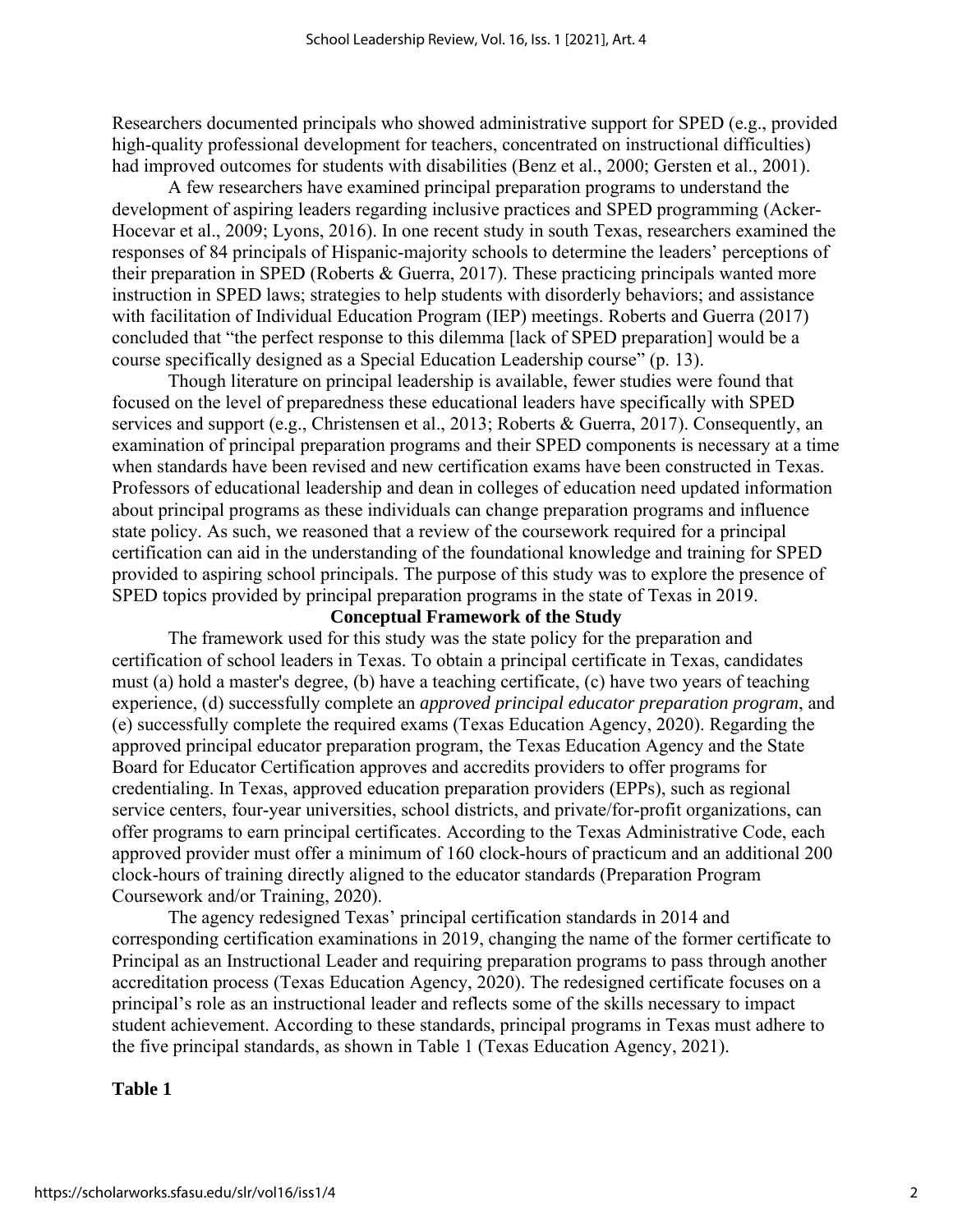| <b>Standards</b>            | Definition                                                                                                                                                                                                          | <b>SPED</b> Implications                                                                                                                                                                                                                                                                                                                                                         |  |
|-----------------------------|---------------------------------------------------------------------------------------------------------------------------------------------------------------------------------------------------------------------|----------------------------------------------------------------------------------------------------------------------------------------------------------------------------------------------------------------------------------------------------------------------------------------------------------------------------------------------------------------------------------|--|
| 1: Instructional leadership | "Ensure every student receives<br>high-quality instruction" (ESC<br>20, n.d., para 4).                                                                                                                              | Provide "rigorous and aligned<br>curriculum and assessment, effective<br>instructional practices, data-driven<br>instruction" and interventions, and<br>maximize learning for all students,<br>including students with disabilities<br>(ESC 20, n.d., para 4).                                                                                                                   |  |
| 2: Human capital            | "Ensure high-quality teachers"<br>and staff [are] in every<br>classroom throughout the<br>school" (ESC 20, n.d., para 5).                                                                                           | Equal focus on the growth, promotion,<br>and guidance of general education and<br>special education staff members.                                                                                                                                                                                                                                                               |  |
| 3: Executive leadership     | Model "a consistent focus and<br>personal responsibility for<br>improving student outcomes"<br>(Texas Education Agency,<br>2021, para. 4)                                                                           | Lead to improve the outcomes of all<br>students by analyzing data and<br>reflecting on the implementation of<br>instructional practices that may need<br>changes                                                                                                                                                                                                                 |  |
| 4: School culture           | Establish and implement "a<br>shared vision and culture of<br>high expectations for all staff<br>and students" (Texas<br>Education Agency, 2021, para.<br>5)                                                        | Students with disabilities, along with<br>their general education peers, build<br>social-emotional skills and academic<br>skills through leader's consistency in<br>expectations and constructive feedback<br>for a positive learning environment                                                                                                                                |  |
| 5: Strategic operations     | "Outline and track clear goals,<br>targets, and strategies aligned<br>to a school vision that<br>continuously improves teacher<br>effectiveness and student<br>outcomes" (Texas Education<br>Agency, 2021, para. 6) | Leader evaluates the needs of the<br>campus for continual improvement of<br>the effectiveness of teachers and<br>outcomes of <i>all</i> students, including<br>those with disabilities, with purposeful<br>allocating of resources and developing<br>calendars for ensuring opportunities<br>for teacher collaboration and data<br>review to capitalize on instructional<br>time |  |

*Texas Principal Standards and Alignment to SPED* 

Because training programs use these standards in planning and delivering coursework, we analyzed the standards for applications to SPED concepts, as shown in column 3 of Table 1. The redesigned standards lack specific mention of working with students who receive SPED services. Instead, terms like "all students" are used. One example of such a standard states that a principal should "analyze the curriculum to… meet the particular needs of their *diverse student populations*" (Principal as Instructional Leader Certificate and Endorsement, 2018). We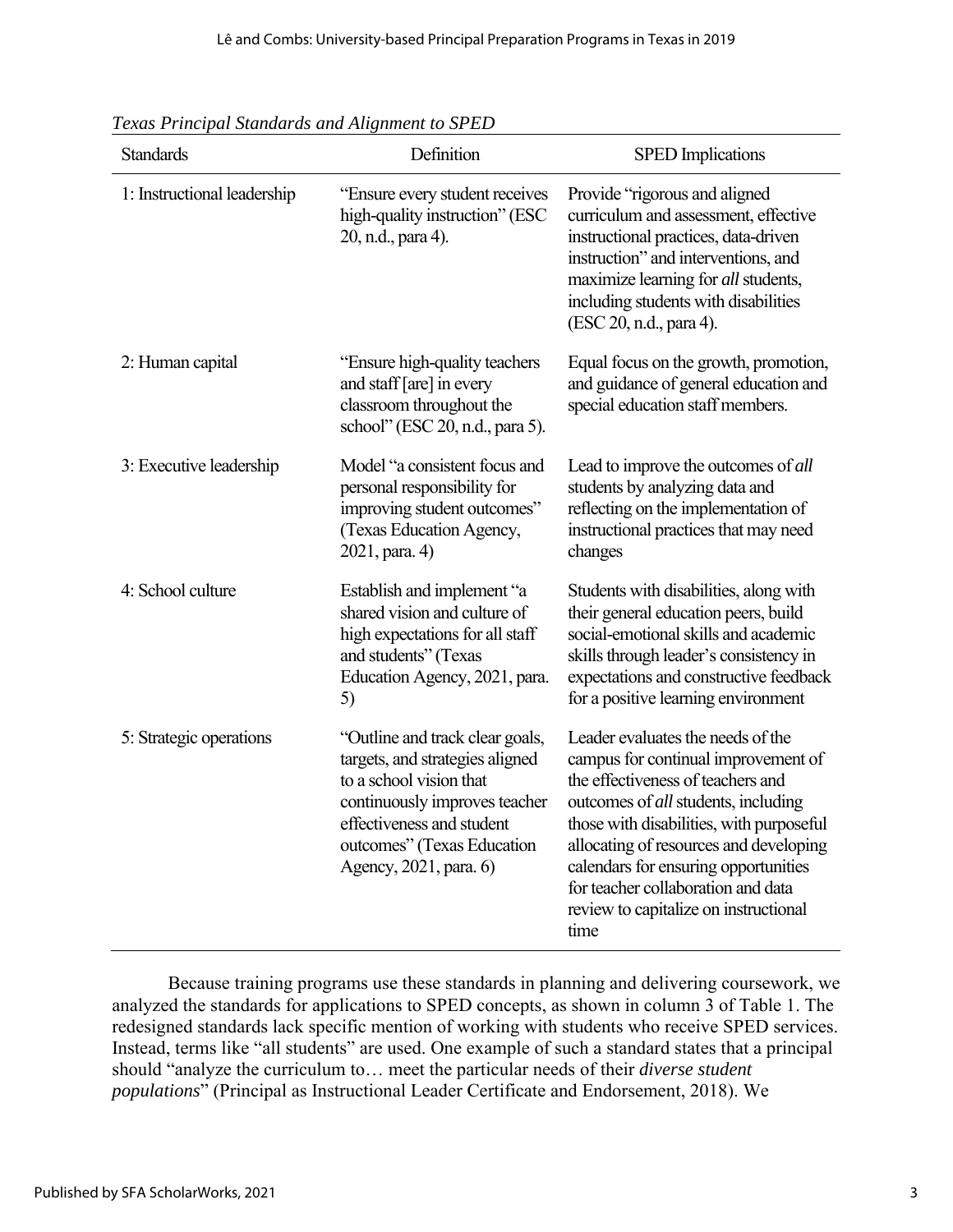concluded that the revised standards capture services and supports related to all students without specific mention of special education.

A review of the coursework required for a principal certification in the state of Texas serves to aid in the understanding of the foundational knowledge and training that is provided to aspiring school principals. Being approved as appropriate principal education preparation programs, the coursework provided by these accredited sites were deemed to meet state agency guidelines. Considering recent studies about the lack of preparation of principals for SPED programming (e.g., Roberts & Guerra, 2017), we explored the extent to which SPED topics were present in the curricula for the certification-only principal preparation programs. The research question explored in this inquiry was as follows: To what extent are SPED topics present in course titles offered by the largest education preparation programs in the state of Texas for the certification-only principal preparation program?

#### **Method**

To explore the presence of SPED topics in principal certification courses, we used a classical content analysis (Krippendorf, 2004) with a group of university-based principal preparation programs in Texas. In this section, we describe the decisions we made with the sample selection, data collection, and analysis.

## **Sample**

We requested publicly available data from the Texas Education Agency, specifically the number of principal certificates earned by provider for the past six years. We transferred the data to a spreadsheet and narrowed the focus to providers who were four-year universities  $(n = 60)$ because 80% of principal certificates were awarded from four-year universities and we wanted to examine and compare program differences (i.e., credit hours, course titles). Next, we selected the largest programs, which represented 60% of earned certificates in one specific academic year, 2018-2019. These 18 programs represented 3,292 number of principal certificates issued in 2018-2019. Each program issued a range of 50 to almost 1,400 certificates in the year. The remaining 42 four-year university programs issued about 15% of the principal certificates in Texas, as shown in Table 2. We selected 2018-2019 because in this year, the most certificates were earned of all the other six years examined.

## **Table 2**

| $\cdots$                                           |              |                  |  |  |  |  |  |
|----------------------------------------------------|--------------|------------------|--|--|--|--|--|
| Principal provider programs                        | Certificates | % of Texas total |  |  |  |  |  |
| Largest 18 university programs ( $n = 18$ )        | 3,292        | 64.82%           |  |  |  |  |  |
| Other university programs $(n = 42)$               | 795          | 15.65%           |  |  |  |  |  |
| Alternative providers (service centers, $n = 16$ ) | 656          | 12.92%           |  |  |  |  |  |
| Other (out of state transfers, etc.)               | 336          | 6.62%            |  |  |  |  |  |
| Total                                              | 5,079        | 100.00%          |  |  |  |  |  |

*Principal Certificates Awarded in Texas Principal Programs in 2018-2019*

## **Data Collection**

After reviewing the degree plans of university-based principal programs, we decided to concentrate on certification-only programs for the validity reasons (e.g., clearer comparisons could be made). The certification-only program can be taken by students who already hold a master's degree and a teaching certificate. Although we did not focus on the master's degree programs in educational leadership, these two programs are often connected and have overlapping coursework.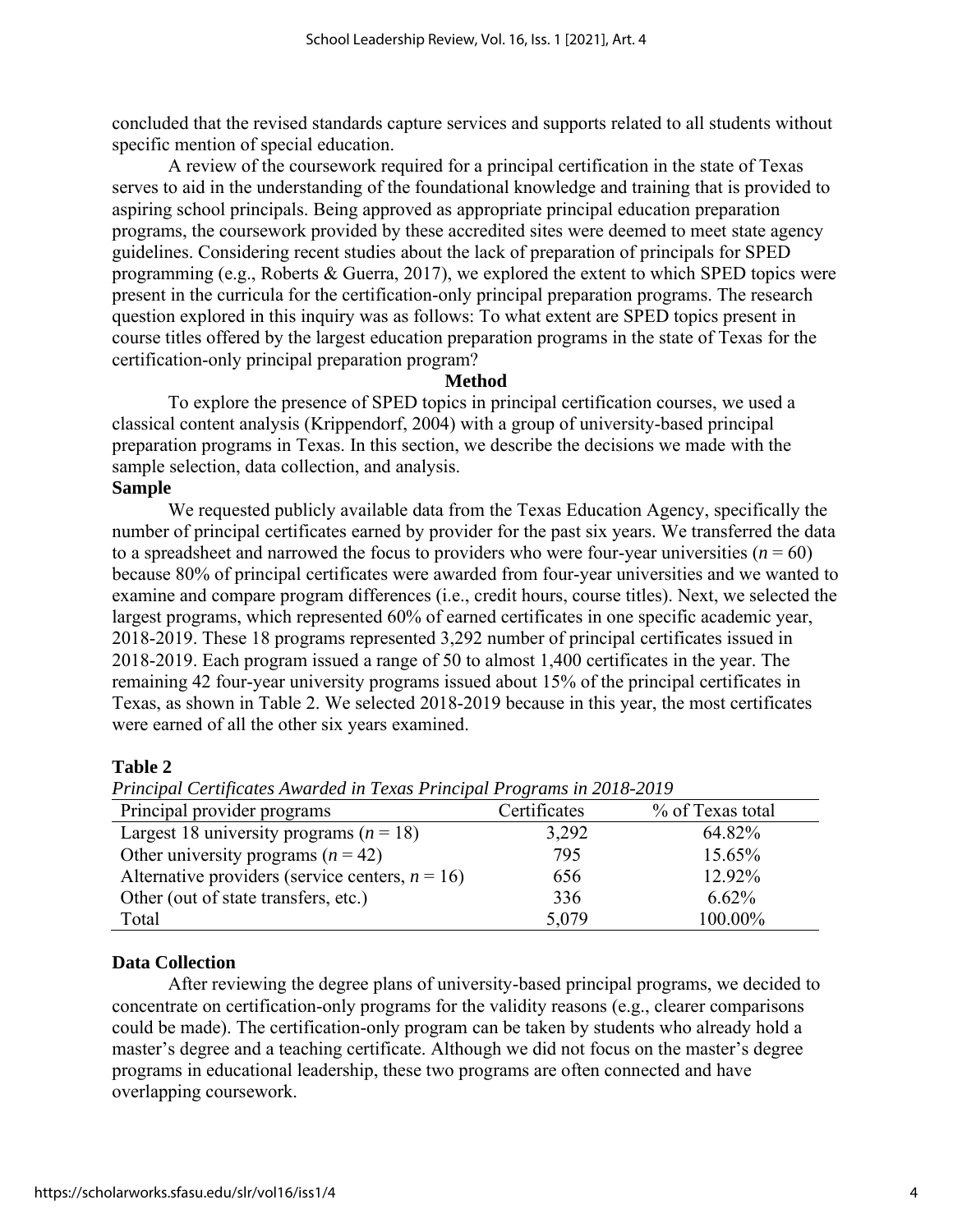We analyzed the curricula by analyzing course titles, assuming that course titles would contain important information about the content of the class. Other researchers have studied principal program content using similar assumptions (e.g., Bustamante & Combs, 2011). Using a standard data collection form, we gathered degree plan information such as principal certification course offerings, titles, and credit hours from the largest university programs by searching their websites and graduate school catalogs. In a few cases when data were unclear in the catalogs, we communicated with the contact person about their program. On the data form, we recorded the URL, required credit hours, course titles, course descriptions, and date. In most all cases, we were able to locate program information for the 2018-2019 catalog year.

#### **Data Analysis**

Techniques used to analyze data included Krippendorf's (2004) questions and coding procedures, Glaser and Strauss' (1967) concept of constant comparison, and Onwuegbuzie and Combs' (2010) concept of cross-over mixed analysis, which are appropriate techniques for content analyses. These techniques allowed us to make inferences by identifying patterns in text in a systematic and objective manner (Berelson, 1952; Krippendorf, 2004).

Data were analyzed in several phases. First, the number of actual courses required for the certificate were compared. Next, we read and reread course titles, unitizing data and creating descriptive codes. Third, we collapsed the course titles into three categories that could be related to SPED: Special Education, Law, and Diversity and used mixed coding to identify the presence of each attribute (i.e., "1" if the title related to the code, "0" if not). We summed the codes for each category and assigned a score to each program (i.e., 0-3) for comparison purposes (for more information, see cross-over mixed analysis; Onwuegbuzie & Combs, 2010). Finally, we used cross tabulations to compare programs, credit hours, and course titles.

#### **Findings**

#### **Principal Preparation Program Credit Hours**

Regarding the required number of courses, measured in semester credit hours, programs ranged from 15 credit hours to 36 credit hours with a mean of 22.22 credit hours and a mode of 18 credit hours (*n* = 7). Because these are certification-only programs, these credit hours reflect coursework beyond a master's degree. These data are shown in Table 3.

## **Principal Preparation Program Course Titles**

Specific courses related to administration of SPED programs included words such as *special populations* or *special education* and titles such as "Administration of Special Programs." Of the 18 university-based programs examined, six or 33% had courses where *special education* was mentioned in the title. As a result, about 11% of certificate earners in 2019 attended schools that offered a specific SPED leadership course.

To account for programs where SPED topics are taught in courses such as the school law class, we searched course titles for words such as *legal, ethical, policy*, and *law* in titles. Of the largest 18 programs, 15 of these had course titles such as *School Law* or similar. For the certificate earners in 2019, 35% attended schools where school law was offered as a course. Similarly, to allow for programs where SPED topics might be covered in a diversity-related course, we searched for words such as *diverse learners* and *diversity*. Of the 18 largest university-based programs offering principal certificates in 2019, five programs offered a diversity course, representing about 13% of certificate earners.

Programs offering both a SPED and a law course were five, as shown in Table 3. Those universities offering both the diversity course and SPED course were two. Only two principal programs offered all three courses with these titles and represented about 5% of certificate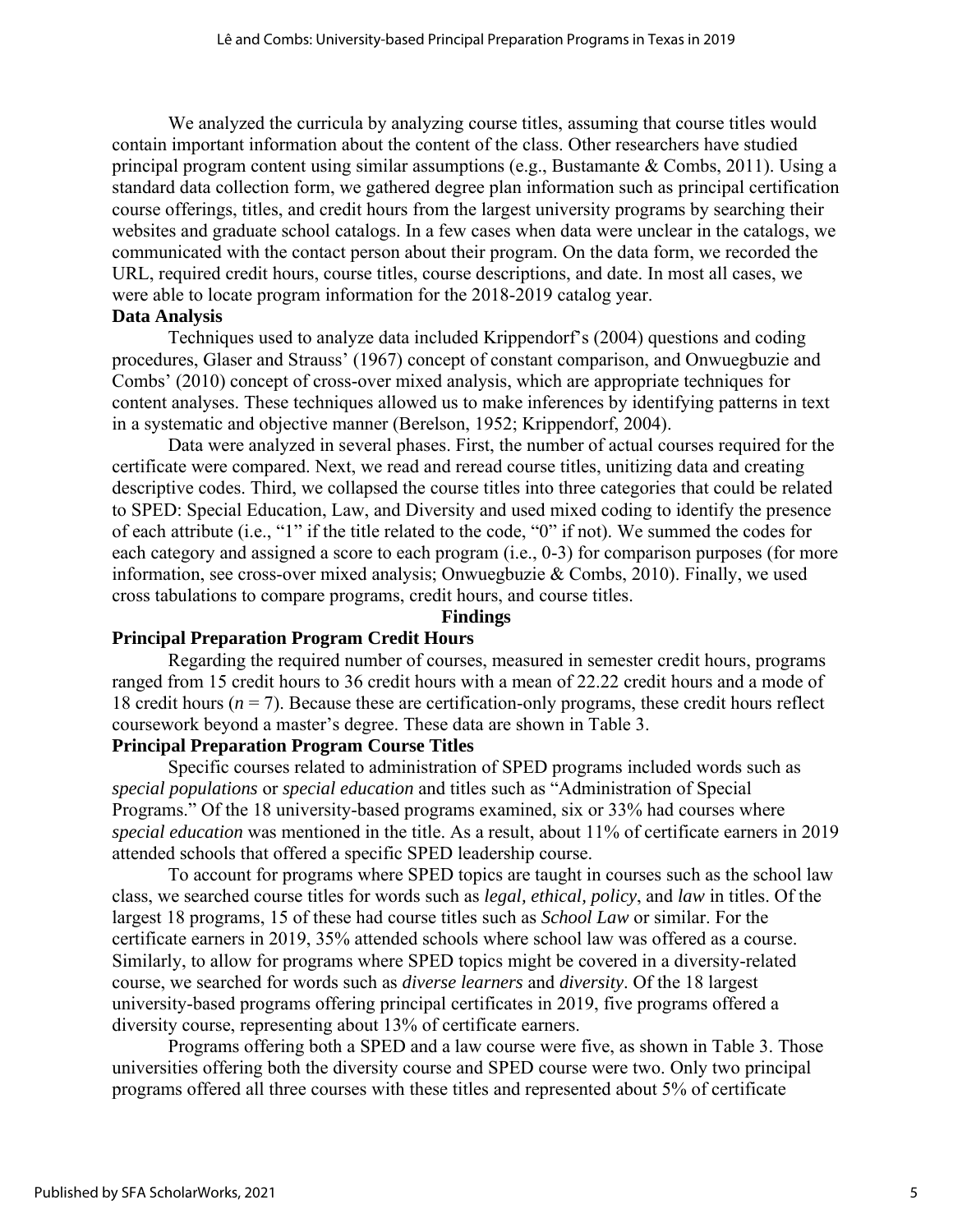earners. Only one program offered zero courses with titles related to SPED, school law, or diversity.

## **Credit Hours and Course Titles**

Principal programs requiring more credit hours tended to have courses with SPED and school law titles. For example, universities requiring 15 to 18 credit hours represented the most  $(n = 8)$  of the programs and the most certificate earners in the state in 2019 (about 45%). None of these programs had course titles related specifically to SPED, whereas six programs had a school law course, and one program had a diversity course. Conversely, four programs requiring the most credit hours (27 to 36) all required a SPED course and a law course. University-based programs in the middle of this range totaled seven and required 19 to 24 credit hours. Of these seven, two required SPED courses and diversity courses, and six required law courses.

## **Table 3**

| Provider      | Certificates | $%$ of | Credit     | <b>SPED</b> | Law      | Diversity    |
|---------------|--------------|--------|------------|-------------|----------|--------------|
|               | awarded      | Texas  | <b>Hrs</b> |             |          |              |
|               |              | total  |            |             |          |              |
| University 1  | 1,387        | 27.31% | 18         | $\theta$    | $\theta$ | 0            |
| University 2  | 224          | 4.41%  | 18         | 0           |          | 0            |
| University 3  | 220          | 4.33%  | 18         | 0           |          | $\mathbf{0}$ |
| University 4  | 214          | 4.21%  | 36         |             |          |              |
| University 5  | 157          | 3.09%  | 21         | 0           |          | 0            |
| University 6  | 154          | 3.03%  | 24         | 0           |          |              |
| University 7  | 116          | 2.28%  | 21         | 0           | 0        | 1            |
| University 8  | 109          | 2.15%  | 22         |             |          | 0            |
| University 9  | 100          | 1.97%  | 18         | 0           |          | 0            |
| University 10 | 95           | 1.87%  | 18         | 0           |          | 0            |
| University 11 | 91           | 1.79%  | 15         |             | 0        | 0            |
| University 12 | 81           | 1.59%  | 18         | 0           |          | 0            |
| University 13 | 65           | 1.28%  | 18         | 0           |          |              |
| University 14 | 62           | 1.22%  | 36         |             |          | ш            |
| University 15 | 60           | 1.18%  | 27         |             |          | 0            |
| University 16 | 53           | 1.04%  | 24         | 0           |          | 0            |
| University 17 | 52           | 1.02%  | 24         |             |          | 0            |
| University 18 | 52           | 1.02%  | 24         | 0           |          |              |

*Largest 18 University Principal Providers in Texas 2019*

## **Discussion**

Almost half of the universities in our study required 18 semester hours or fewer for principal certification in 2019. Compared to 30 years ago, Texas requires significantly fewer hours for certifications (45 semester credit hours vs. 200 clock hours). For example, a review of the Texas Education Code during the 1990s and early 2000s revealed that candidates were required to obtain 45 semester credit hours of graduate credit in courses specific to administrative theory, curriculum theory, instructional leadership, school law, and the administration of special education (Bravenec, 1998). Competencies related to administration of SPED were mentioned at least two times in the standards during the 1990s and 2000s, whereas no examples were found in our review of current standards. This sentiment expressed in the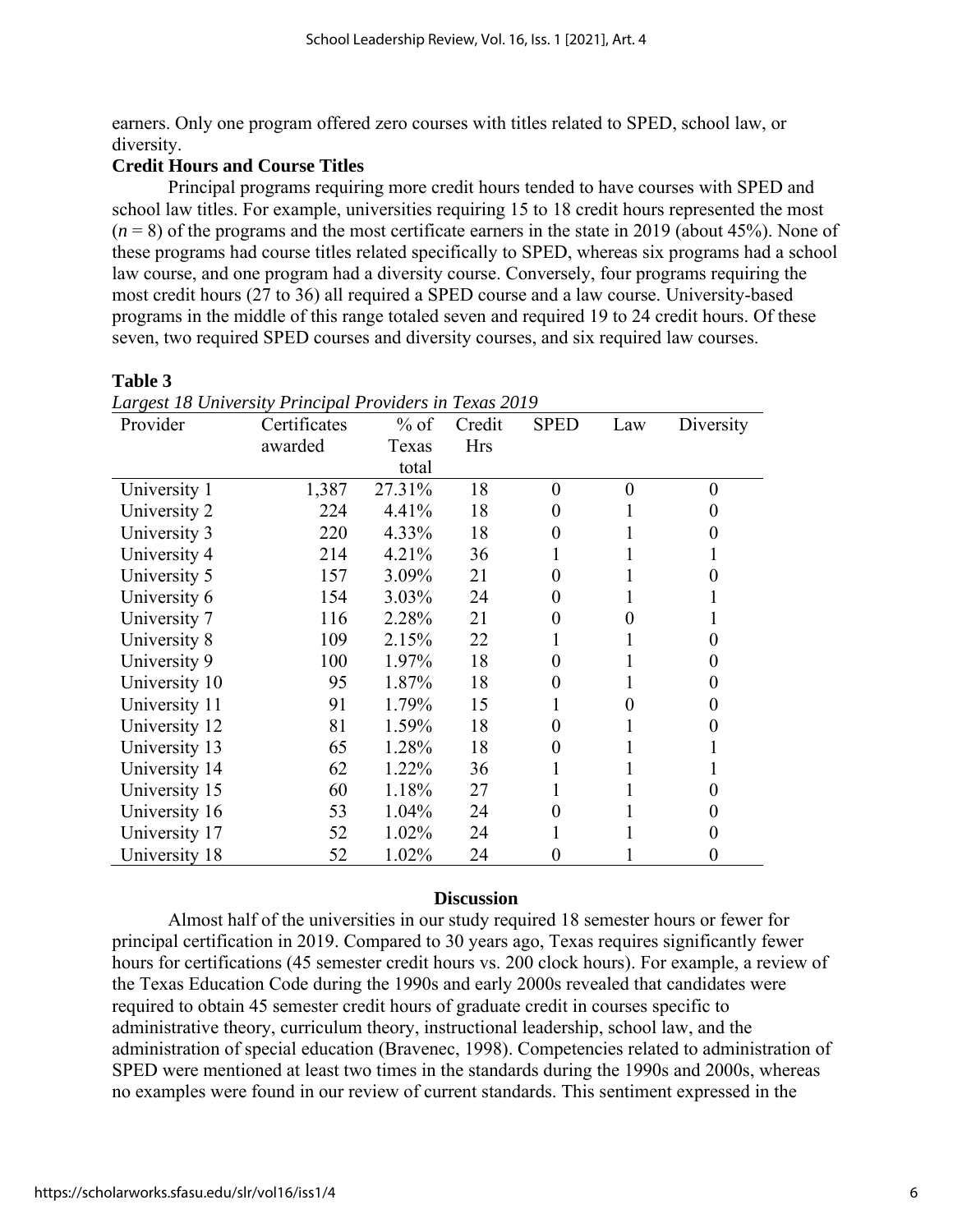literature 20 years ago still has merit today: State mandates related to educator certification represent the "most profound government influence on leadership preparation" (McCarthy, 1999, p. 119).

Based on our review of credit hours and course offerings, none of the current programs requiring 18 credit hours had course titles specific to SPED. Understandably, programs reducing coursework from 45 (about 15 courses) to 18 (about six courses) semester credit hours would have to restructure curricula. As such, it is possible that candidates have less exposure to SPED programming than before the state revised certification requirements.

In the 18 programs we reviewed, courses specific to school law are still considered of importance, as 15 of the 18 programs offered this course. Perhaps university programs are addressing SPED law in the school law course. Even so, there are many non-legal SPED concepts important to school leaders such as understanding the difference in accommodations and modifications and how they impact access, understanding roles and responsibilities of SPED staff, understanding the purpose of various SPED curricula such as developmental and adaptive behavior, understanding how each disability can impact student access to general education, and collaborating with families to a greater extent by recognizing their experiences and knowledge.

One limitation of this exploratory study is the focus on course titles. Although we worked with the assumption that course titles would contain important information about the content of the class, programs could be integrating content about special education administration in ways that are not captured in a course title, such as modules offered in a general school leadership course. Arguably, it could be difficult to offer course titles to capture all the skills and knowledge aspiring leaders need in only six courses or 18 credit hours. To understand how universities are preparing students in special education, additional study is needed to capture the actual content of specific courses, particular from those programs who do not offer a school law or SPED course.

Implications for those hiring new principals include an exploration of candidates' SPED knowledge or previous coursework during the interview process. When hired, SPED directors might need to provide additional training for these new principals, understanding the context of principal preparation and the focus on instructional leadership for all students. Pairing effective diagnosticians with new principals could be another remedy. Coaching from veteran principals or superintendents with strong knowledge and experiences in dealing with difficult situations in SPED might also guide new principals to understand their role and assist in decision-making in high stakes situations.

#### **Conclusion**

Principals must provide the supports that will enable all learners to achieve success in the general curriculum whenever possible (Individuals with Disability Education Act, 2004). As such, school leaders need to remember that students who are served in SPED are general education students first. Given information from studies about principals' inadequacies with SPED leadership (Roberts & Guerra, 2017), more information is needed to understand how candidates are receiving SPED information in their coursework. We conclude from this inquiry that the focus on preparing candidates for SPED leadership remains unclear. More research is needed to explore potential gaps between the presence of SPED topics in principal certification course offerings and the needs and interests of principal candidates studying school leadership.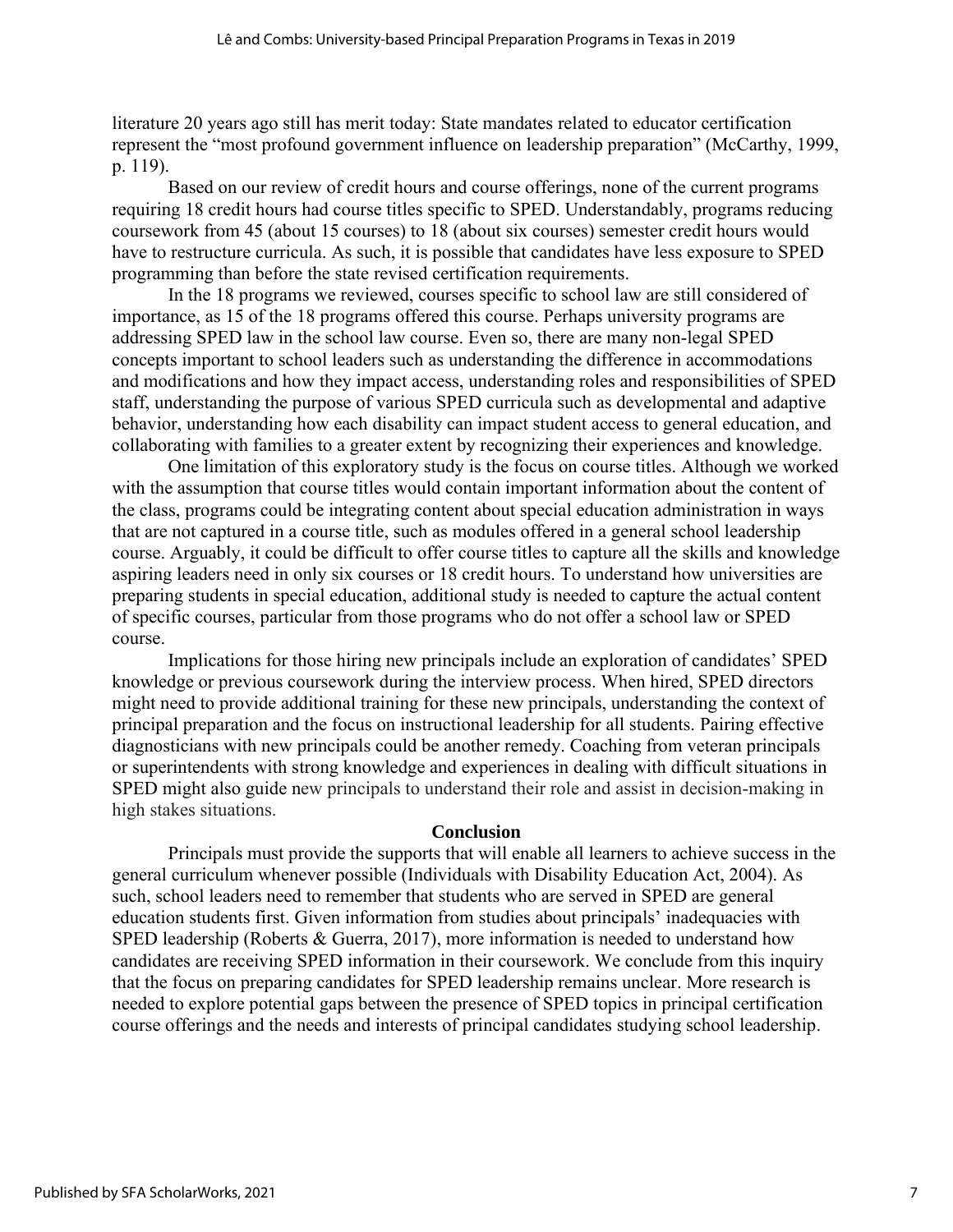#### **References**

- Acker-Hocevar, M., Cruz-Janzen, M., & Wilson, C. L. (2009). The impact of two policies on principal and teacher preparation programs: No Child Left Behind and the Individuals with Disabilities Education Act. *Curriculum and Teaching, 24*(1), 15-43. https://doi.org/10.7459/ct/24.1.03
- Angelle, P., & Bilton, L. M. (2009). Confronting the unknown: Principal preparation training in issues related to special education. *AASA Journal of Scholarship & Practice, 5*(4), 5-9. https://www.aasa.org/
- Benz, M. R., Lindstrom, L., & Yovanoff, P. (2000). Improving graduation and employment outcomes of students with disabilities: Predictive factors and student perspectives. *Exceptional Children, 66*(4), 509-529. https://doi.org/10.1177/001440290006600405
- Berelson, B. (1952). *Content analysis in communicative research*. Free Press. https://doi.org/10.1086/617924
- Branch, G. F., Hanushek, E. A., & Rivkin, S. G. (2013). School leaders matter*. Education Next, 13*(1), 62-69.

https://hanushek.stanford.edu/sites/default/files/publications/Branch%2BHanushek%2BR ivkin%202013%20EducationNext%2013(1)\_0.pdf

- Brandes, J. A., McWhirter, P. T., Haring, K. A., Crowson, M. H., & Millsap, C. A. (2012). Development of the indicators of successful inclusion scale (ISIS): Addressing ecological concerns. *Teacher Development, 16*, 463-488. https://doi.org/10.1080/13664530.2012.717212
- Bravenec, D. (1998). *A critical needs survey of elementary and secondary principals of Texas regarding administrator preparation and administration of special education programs*. (Publication No. 9830373) [Doctoral dissertation, Texas A&M University - Kingsville]. ProQuest Dissertations Publishing.
- Bustamante, R. M., & Combs, J. P. (2011). Research courses in educational leadership programs: Relevance in an era of accountability. *International Journal of Education Policy and Leadership, 6*(3), 1-11. https://doi.org/10.22230/ijepl.2011v6n3a276
- Christensen, J., Williamson, R., Robertson, J. S., & Hunter, W. C. (2013). Preparing educational leaders for special education success: Principals' perspectives. *The Researcher, 25*(1), 94-107. http://www.nrmera.org/wpcontent/uploads/2016/02/Researcherv25n1Christensen.pdf
- Davidson, D. N., & Algozzine, B. (2002). Administrators' perceptions of special education law. *Journal of Special Education Leadership, 15*(2), 43-48.
- ESC 20. (n.d.). *Leadership development*. https://www.esc20.net/apps/pages/leadershipdevelopment
- Frost, L. A., & Kersten, T. (2011). The role of the elementary principal in the instructional leadership of special education. *International Journal of Educational Leadership Preparation, 6*(2), 1-21. https://files.eric.ed.gov/fulltext/EJ973829.pdf
- Gersten, R., Keating, T., Yovanoff, P., & Harniss, M. K. (2001). Working in special education: Factors that enhance special educators' intent to stay. *Exceptional Children, 67*(4), 549- 567. https://doi.org/10.1177/001440290106700408
- Glaser, B. G., & Strauss, A. L. (1967). *The discovery of grounded theory: Strategies for qualitative research.* Aldine.